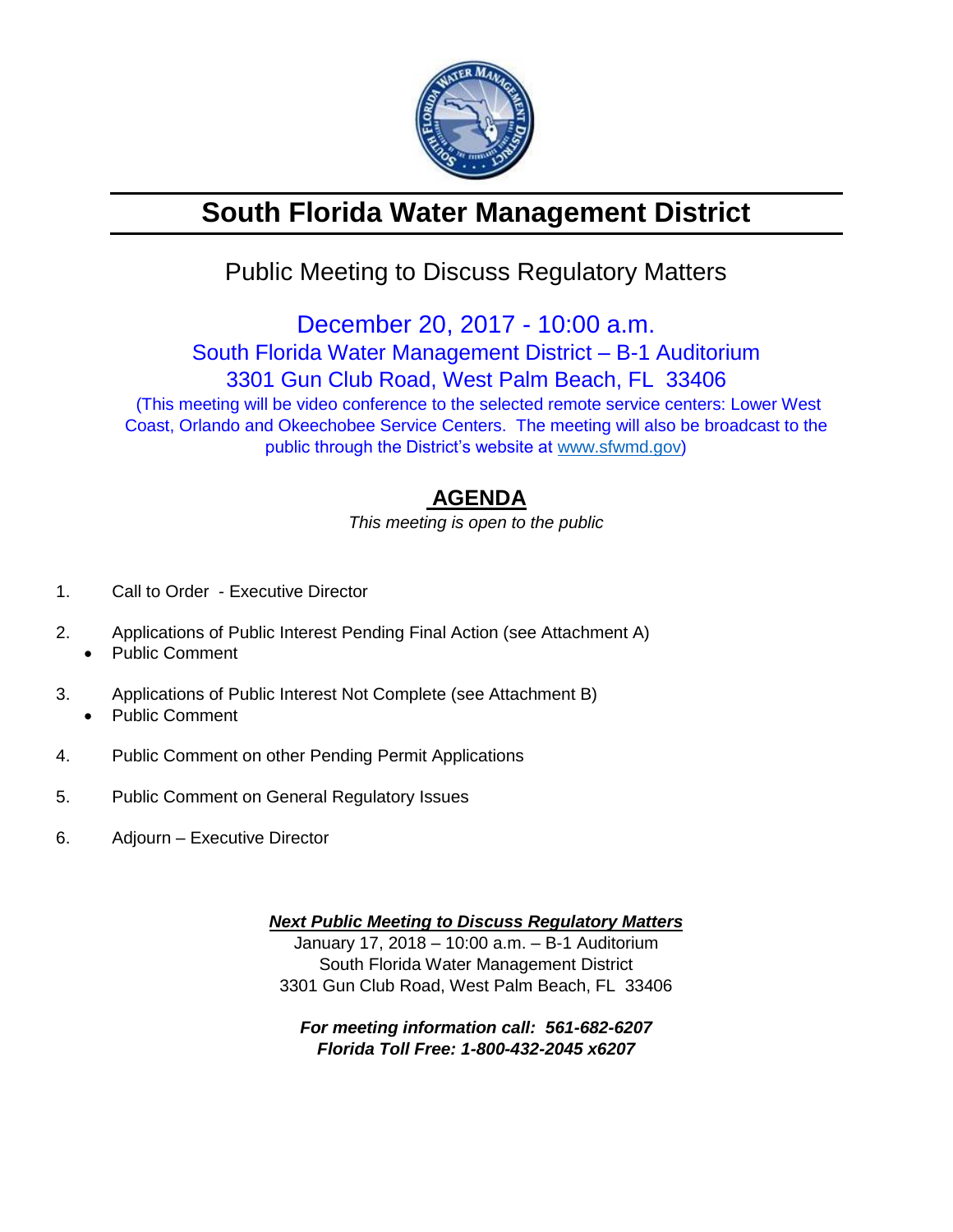#### **Applications of Public Interest PENDING FINAL ACTION Public Meeting to Discuss Regulatory Matters** BAP\_AGENDA\_HPC\_APPS **South Florida Water Management District** BAP\_AGENDA\_HPC\_APPS Report run on: December 13, 2017

#### **ATTACHMENT A**

| County |  | App No /<br>Permit No Project Name | Permittee | <b>Default date</b> | <b>Waiver Exp</b><br>date |
|--------|--|------------------------------------|-----------|---------------------|---------------------------|
|--------|--|------------------------------------|-----------|---------------------|---------------------------|